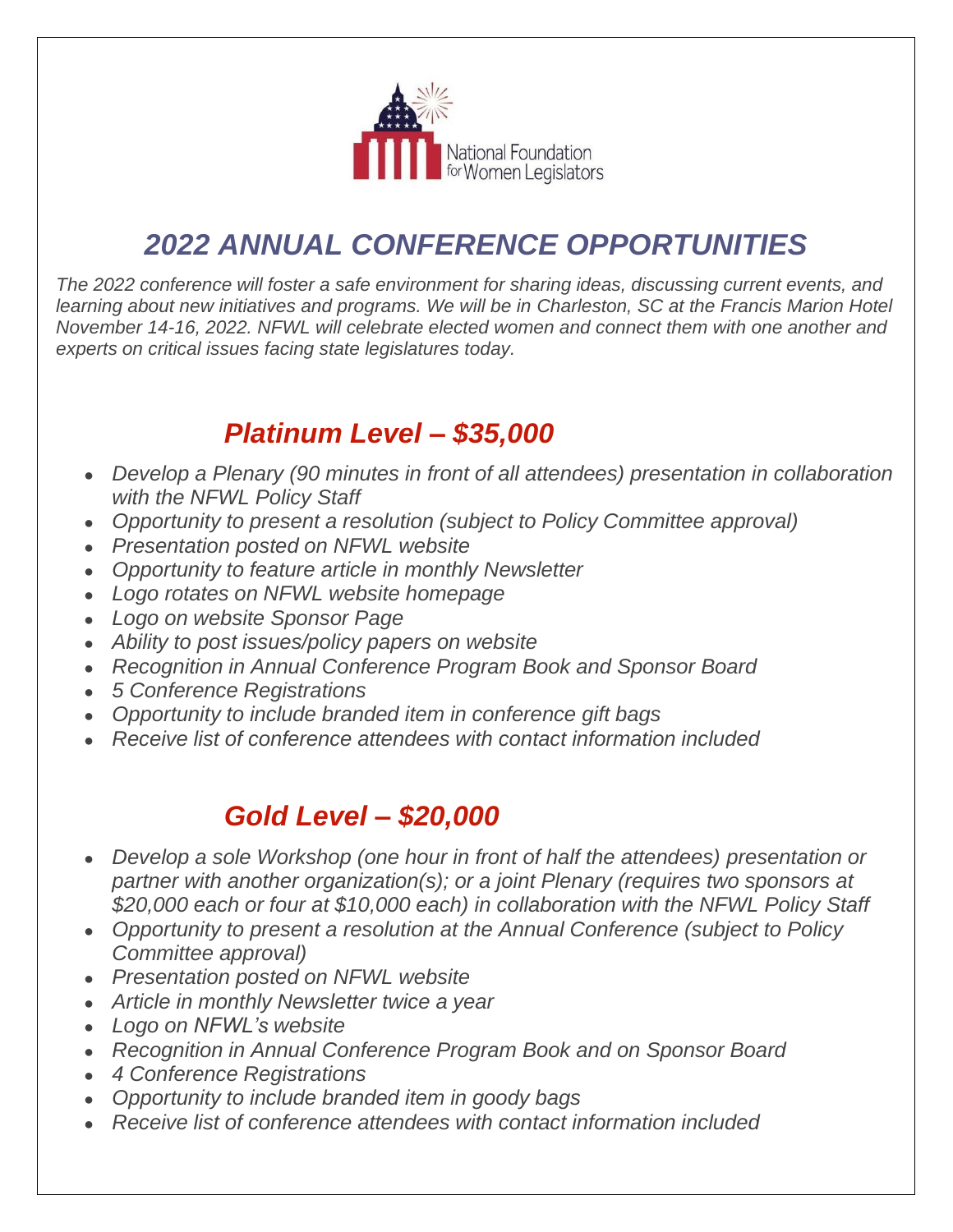### *OR*

*Host one Reception at the Annual Conference*

- *Exclusive speaking opportunity*
- *Exclusive branding at the reception*
- *Logo on NFWL's website*
- *Recognition in Annual Conference Program Book and on Sponsor Board*
- *4 Conference Registrations*
- *Opportunity to include branded item in gift bags*
- *Receive list of conference attendees with contact information included*

## *Silver – \$10,000*

- *Opportunity to co-host one Workshop Session (two sponsors required), Plenary (four sponsors required) or Reception (two sponsors required) at the Annual Conference*
- *Presentation posted on NFWL website*
- *Article in monthly Newsletter once a year*
- *Recognition in Annual Conference Program Book and on Sponsor Board*
- *Opportunity for panel to present resolution at the Conference (subject to Policy Committee approval)*
- *Logo on NFWL's website*
- *3 Conference Registrations*
- *Opportunity to include branded item in conference gift bags*
- *Receive list of conference attendees with contact information included*

## *Bronze Level – \$5,000*

- *Host a Roundtable Session – 6 available*
- *Recognition in Annual Conference Program Book and on Sponsor Board*
- *Logo on NFWL's website*
- *2 Conference Registrations*
- *Opportunity to include branded item in conference gift bags*
- *Receive list of conference attendees with contact information included*

## *Wi-Fi Sponsor – \$5,000*

- *Custom SSID (NFWL\_Your Name)*
- *Custom SSID in program book and on opening slide in general session room*
- *Branded, customized WiFi cards at registration and in presentation rooms*
- *Recognition in program book, sponsor board and website*
- *Custom splash page for wireless logon where available*
- *2 Conference Registration*